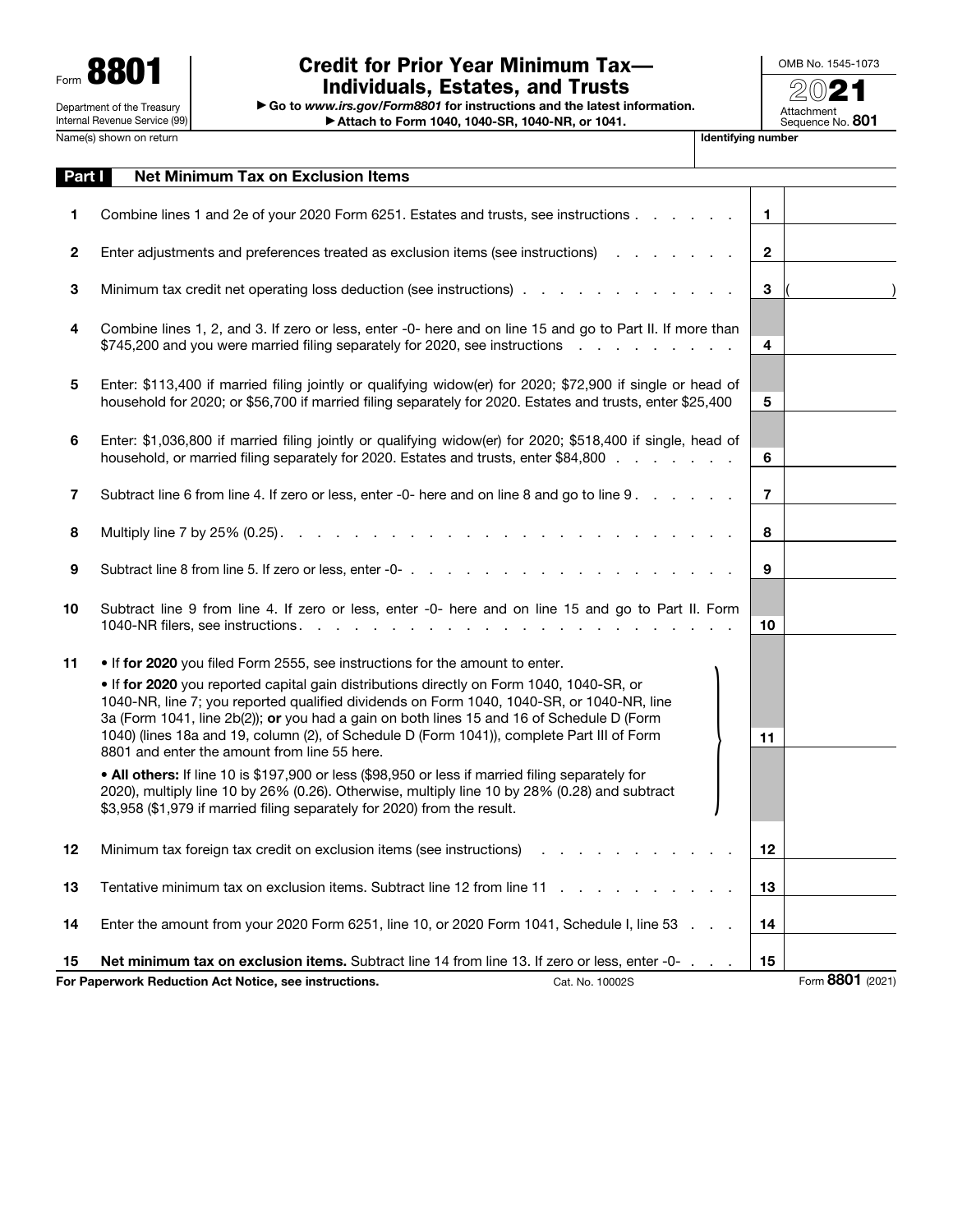|         | Form 8801 (2021)                                                                                                                                                                                                                             |    | Page 2           |
|---------|----------------------------------------------------------------------------------------------------------------------------------------------------------------------------------------------------------------------------------------------|----|------------------|
| Part II | Minimum Tax Credit and Carryforward to 2022                                                                                                                                                                                                  |    |                  |
| 16      | Enter the amount from your 2020 Form 6251, line 11, or 2020 Form 1041, Schedule I, line 54                                                                                                                                                   | 16 |                  |
| 17      |                                                                                                                                                                                                                                              | 17 |                  |
| 18      | Subtract line 17 from line 16. If less than zero, enter as a negative amount                                                                                                                                                                 | 18 |                  |
| 19      | <b>2020 credit carryforward.</b> Enter the amount from your 2020 Form 8801, line 26 mass and carryforward.                                                                                                                                   | 19 |                  |
| 20      | Enter your 2020 unallowed qualified electric vehicle credit (see instructions)                                                                                                                                                               | 20 |                  |
| 21      | Combine lines 18 through 20. If zero or less, stop here and see the instructions                                                                                                                                                             | 21 |                  |
| 22      | Enter your 2021 regular income tax liability minus allowable credits (see instructions)                                                                                                                                                      | 22 |                  |
| 23      | Enter the amount from your 2021 Form 6251, line 9, or 2021 Form 1041, Schedule I, line 52.                                                                                                                                                   | 23 |                  |
| 24      |                                                                                                                                                                                                                                              | 24 |                  |
| 25      | <b>Minimum tax credit.</b> Enter the smaller of line 21 or line 24. Also enter this amount on your 2021<br>Schedule 3 (Form 1040), line 6b; or Form 1041, Schedule G, line 2c.                                                               | 25 |                  |
| 26      | <b>Credit carryforward to 2022.</b> Subtract line 25 from line 21. Keep a record of this amount because<br>you may use it in future years<br>the contract of the contract of the contract of the contract of the contract of the contract of | 26 |                  |
|         |                                                                                                                                                                                                                                              |    | Form 8801 (2021) |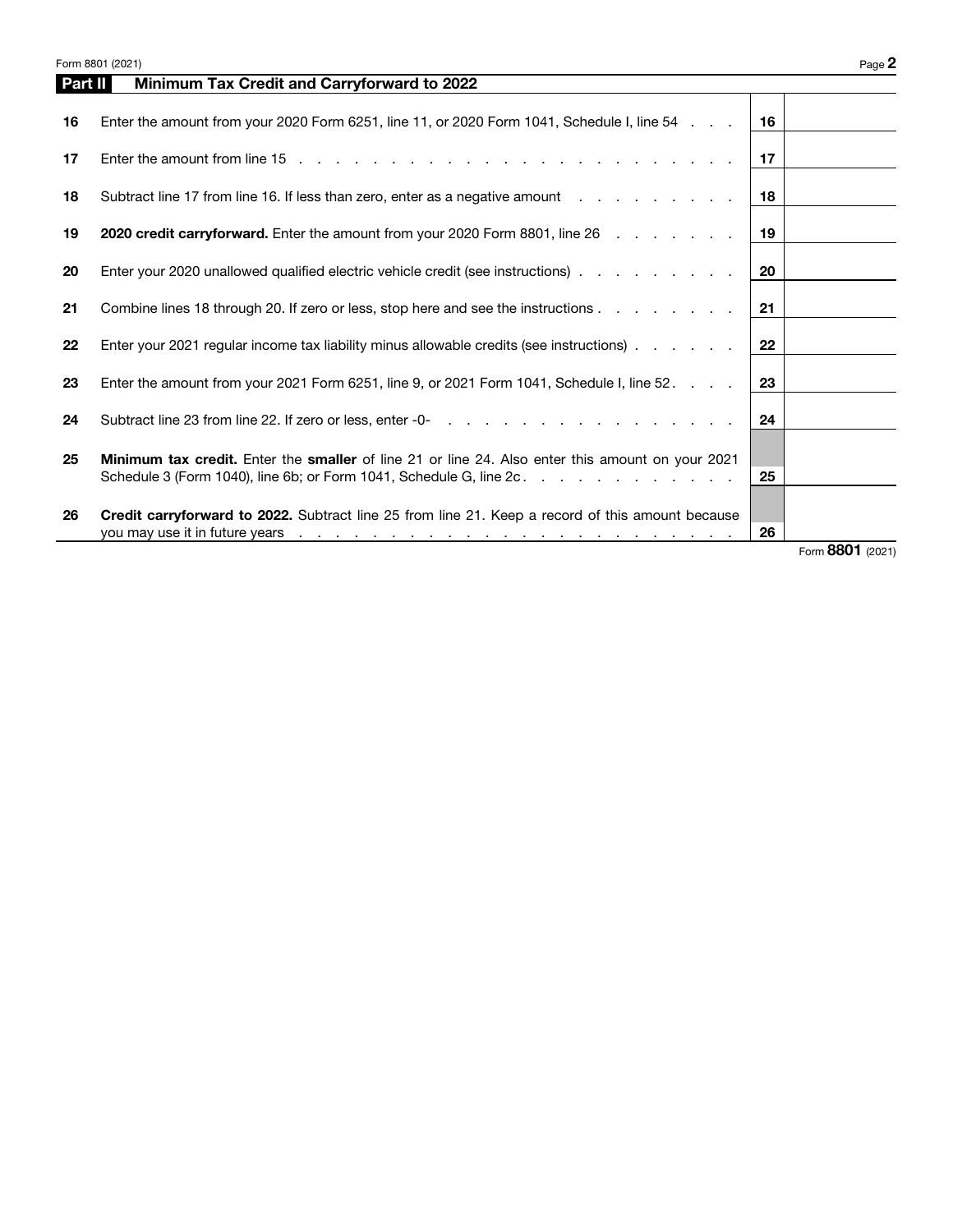|          | Form 8801 (2021)                                                                                                                                                                                                                                                                                                                                                                                                                                                                                                                                                                                                                         |          | Page 3 |
|----------|------------------------------------------------------------------------------------------------------------------------------------------------------------------------------------------------------------------------------------------------------------------------------------------------------------------------------------------------------------------------------------------------------------------------------------------------------------------------------------------------------------------------------------------------------------------------------------------------------------------------------------------|----------|--------|
| Part III | <b>Tax Computation Using Maximum Capital Gains Rates</b><br>Complete Part III only if you are required to do so by line 11 or by the Foreign Earned Income Tax Worksheet in the instructions.                                                                                                                                                                                                                                                                                                                                                                                                                                            |          |        |
|          | Caution: If you didn't complete the 2020 Qualified Dividends and Capital Gain Tax Worksheet, the<br>2020 Schedule D Tax Worksheet, or Part V of the 2020 Schedule D (Form 1041), see the instructions<br>before completing this part.*                                                                                                                                                                                                                                                                                                                                                                                                   |          |        |
| 27       | Enter the amount from Form 8801, line 10. If you filed Form 2555 for 2020, enter the amount from line<br>3 of the Foreign Earned Income Tax Worksheet in the instructions                                                                                                                                                                                                                                                                                                                                                                                                                                                                | 27       |        |
|          | Caution: If for 2020 you filed Form 1041 or 2555, see the instructions before completing lines 28, 29,<br>and 30.                                                                                                                                                                                                                                                                                                                                                                                                                                                                                                                        |          |        |
| 28       | Enter the amount from line 4 of your 2020 Qualified Dividends and Capital Gain Tax Worksheet, the<br>amount from line 13 of your 2020 Schedule D Tax Worksheet, or the amount from line 26 of the 2020<br>Schedule D (Form 1041), whichever applies (as refigured for the AMT, if necessary) <sup>*</sup>                                                                                                                                                                                                                                                                                                                                | 28       |        |
|          | If you figured your 2020 tax using the 2020 Qualified Dividends and Capital Gain Tax<br>Worksheet, skip line 29 and enter the amount from line 28 on line 30. Otherwise, go to line 29.                                                                                                                                                                                                                                                                                                                                                                                                                                                  |          |        |
| 29       | Enter the amount from line 19 of your 2020 Schedule D (Form 1040), or line 18b, column (2), of the                                                                                                                                                                                                                                                                                                                                                                                                                                                                                                                                       | 29       |        |
| 30       | Add lines 28 and 29, and enter the smaller of that result or the amount from line 10 of your 2020                                                                                                                                                                                                                                                                                                                                                                                                                                                                                                                                        | 30       |        |
| 31<br>32 | Subtract line 31 from line 27<br><u>. A shekarar a shekara ta 1999 na shekara ta 1999 na shekara ta 1999 na shekara ta 1999 na shekara ta 1999 na shekara ta 1999 na shekara ta 1999 na shekara ta 1999 na shekara ta 1999 na shekara ta 1999 na shekara ta 1999 </u>                                                                                                                                                                                                                                                                                                                                                                    | 31<br>32 |        |
| 33       | If line 32 is \$197,900 or less (\$98,950 or less if married filing separately for 2020), multiply line 32 by<br>26% (0.26). Otherwise, multiply line 32 by 28% (0.28) and subtract \$3,958 (\$1,979 if married filing                                                                                                                                                                                                                                                                                                                                                                                                                   | 33       |        |
| 34       | Enter:<br>. \$80,000 if married filing jointly or qualifying widow(er) for 2020,<br>• \$40,000 if single or married filing separately for 2020,<br>• \$53,600 if head of household for 2020, or<br>• \$2,650 for an estate or trust.                                                                                                                                                                                                                                                                                                                                                                                                     | 34       |        |
| 35       | Enter the amount from line 5 of your 2020 Qualified Dividends and Capital Gain Tax Worksheet, the<br>amount from line 14 of your 2020 Schedule D Tax Worksheet, or the amount from line 27 of the 2020<br>Schedule D (Form 1041), whichever applies. If you didn't complete either worksheet or Part V of the 2020<br>Schedule D (Form 1041), enter the amount from your 2020 Form 1040, 1040-SR, or 1040-NR, line 15, or<br>2020 Form 1041, line 23, whichever applies; if zero or less, enter -0-                                                                                                                                      | 35       |        |
| 36       |                                                                                                                                                                                                                                                                                                                                                                                                                                                                                                                                                                                                                                          | 36       |        |
| 37       | Enter the smaller of line 27 or line 28 rates. All the smaller of line 28 rates and all the smaller of line 28 rates and all the smaller of line 28 rates.                                                                                                                                                                                                                                                                                                                                                                                                                                                                               | 37       |        |
| 38       |                                                                                                                                                                                                                                                                                                                                                                                                                                                                                                                                                                                                                                          | 38       |        |
| 39       | Subtract line 38 from line 37                                                                                                                                                                                                                                                                                                                                                                                                                                                                                                                                                                                                            | 39       |        |
| 40       | Enter:<br>• \$441,450 if single for 2020,<br>• \$248,300 if married filing separately for 2020,                                                                                                                                                                                                                                                                                                                                                                                                                                                                                                                                          |          |        |
|          | • \$496,600 if married filing jointly or qualifying widow(er) for 2020,<br>• \$469,050 if head of household for 2020, or<br>• \$13,150 for an estate or trust.                                                                                                                                                                                                                                                                                                                                                                                                                                                                           | 40       |        |
| 41       | Enter the amount from line 36.                                                                                                                                                                                                                                                                                                                                                                                                                                                                                                                                                                                                           | 41       |        |
| 42       | Form 1040, 1040-SR, or 1040-NR filers, enter the amount from line 5 of your 2020 Qualified Dividends<br>and Capital Gain Tax Worksheet or the amount from line 21 of your 2020 Schedule D Tax Worksheet,<br>whichever applies. If you didn't complete either worksheet, see instructions. Form 1041 filers, enter<br>the amount from line 27 of your 2020 Schedule D (Form 1041) or line 18 of your 2020 Schedule D Tax<br>Worksheet, whichever applies. If you didn't complete either the worksheet or Part V of the 2020<br>Schedule D (Form 1041), enter the amount from your 2020 Form 1041, line 23; if zero or less, enter<br>-0-. | 42       |        |
|          | dends and Capital Gain Tax Warksheet is in the 2020 Instructions for Forms 1040 and 1040 SP. The 2020 Schoolule D. Tax Warksheet is in th                                                                                                                                                                                                                                                                                                                                                                                                                                                                                                |          |        |

\* The 2020 Qualified Dividends and Capital Gain Tax Worksheet is in the 2020 Instructions for Forms 1040 and 1040-SR. The 2020 Schedule D Tax Worksheet is in the 2020<br>Instructions for Schedule D (Form 1040) (or the 2020 In

Form 8801 (2021)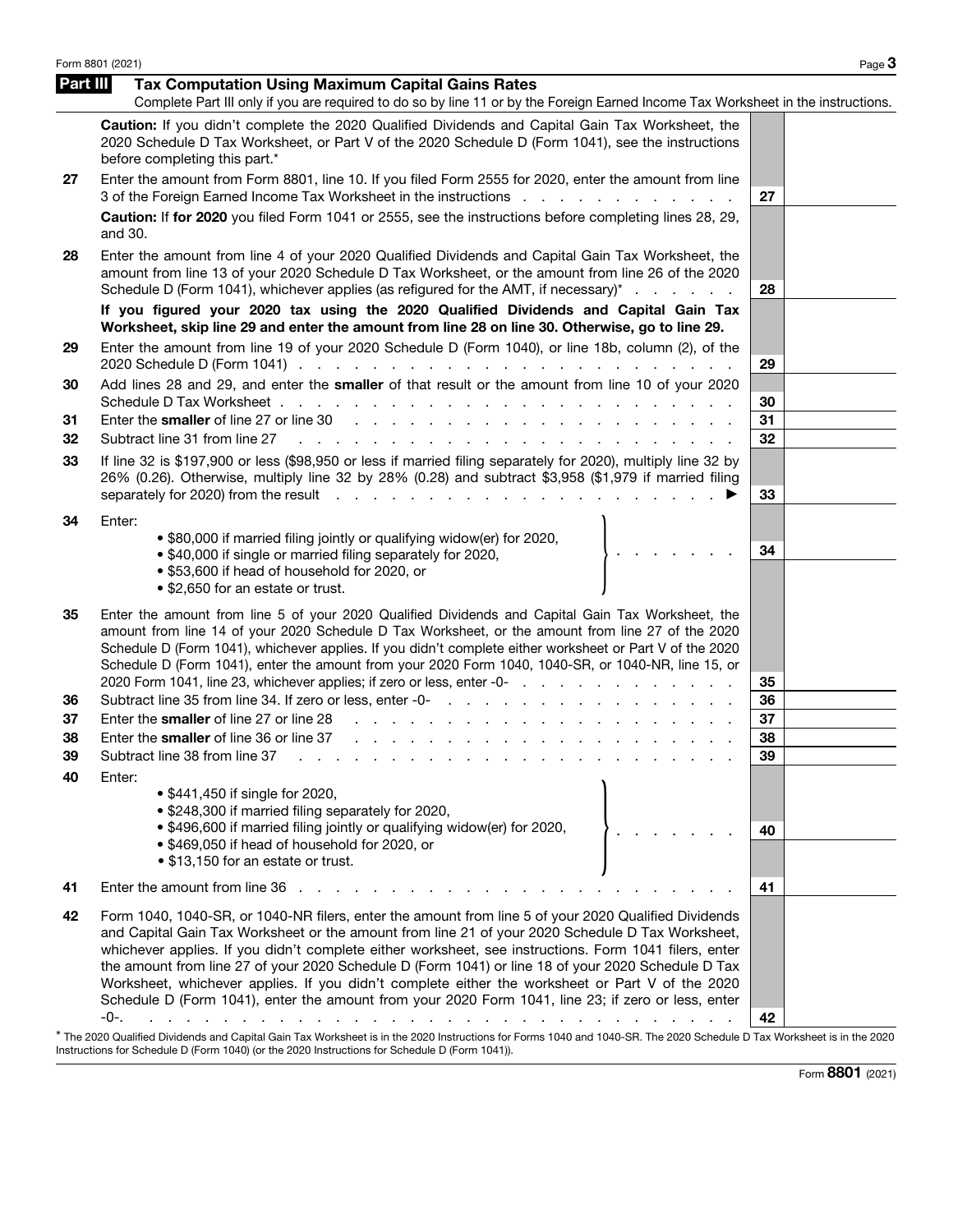|          | Form 8801 (2021)                                                                                                                                                                                                                                                                                                                                                   |    | Page 4 |
|----------|--------------------------------------------------------------------------------------------------------------------------------------------------------------------------------------------------------------------------------------------------------------------------------------------------------------------------------------------------------------------|----|--------|
| Part III | Tax Computation Using Maximum Capital Gains Rates (continued)                                                                                                                                                                                                                                                                                                      |    |        |
|          |                                                                                                                                                                                                                                                                                                                                                                    |    |        |
| 43       |                                                                                                                                                                                                                                                                                                                                                                    | 43 |        |
| 44       |                                                                                                                                                                                                                                                                                                                                                                    | 44 |        |
| 45       |                                                                                                                                                                                                                                                                                                                                                                    | 45 |        |
| 46       | Multiply line 45 by 15% (0.15) $\ldots$ $\ldots$ $\ldots$ $\ldots$ $\ldots$ $\ldots$ $\ldots$ $\ldots$ $\ldots$                                                                                                                                                                                                                                                    | 46 |        |
| 47       |                                                                                                                                                                                                                                                                                                                                                                    | 47 |        |
|          | If lines 47 and 27 are the same, skip lines 48 through 52 and go to line 53. Otherwise, go to line<br>48.                                                                                                                                                                                                                                                          |    |        |
| 48       |                                                                                                                                                                                                                                                                                                                                                                    | 48 |        |
| 49       | Multiply line 48 by 20% (0.20) $\cdots$ $\cdots$ $\cdots$ $\cdots$ $\cdots$ $\cdots$ $\cdots$ $\cdots$ $\cdots$                                                                                                                                                                                                                                                    | 49 |        |
|          | If line 29 is zero or blank, skip lines 50 through 52 and go to line 53. Otherwise, go to line 50.                                                                                                                                                                                                                                                                 |    |        |
| 50       |                                                                                                                                                                                                                                                                                                                                                                    | 50 |        |
| 51       |                                                                                                                                                                                                                                                                                                                                                                    | 51 |        |
| 52       | Multiply line 51 by 25% (0.25) $\cdots$ $\cdots$ $\cdots$ $\cdots$ $\cdots$ $\cdots$ $\cdots$ $\cdots$ $\cdots$                                                                                                                                                                                                                                                    | 52 |        |
| 53       |                                                                                                                                                                                                                                                                                                                                                                    | 53 |        |
| 54       | If line 27 is \$197,900 or less (\$98,950 or less if married filing separately for 2020), multiply line 27 by<br>26% (0.26). Otherwise, multiply line 27 by 28% (0.28) and subtract \$3,958 (\$1,979 if married filing                                                                                                                                             | 54 |        |
|          |                                                                                                                                                                                                                                                                                                                                                                    |    |        |
| 55       | Enter the smaller of line 53 or line 54 here and on line 11. If you filed Form 2555 for 2020, don't enter                                                                                                                                                                                                                                                          |    |        |
|          | this amount on line 11. Instead, enter it on line 4 of the Foreign Earned Income Tax Worksheet in the<br>instructions for line 11<br>. The contract of the contract of the contract of the contract of the contract of the contract of the contract of the contract of the contract of the contract of the contract of the contract of the contract of the contrac | 55 |        |

Form 8801 (2021)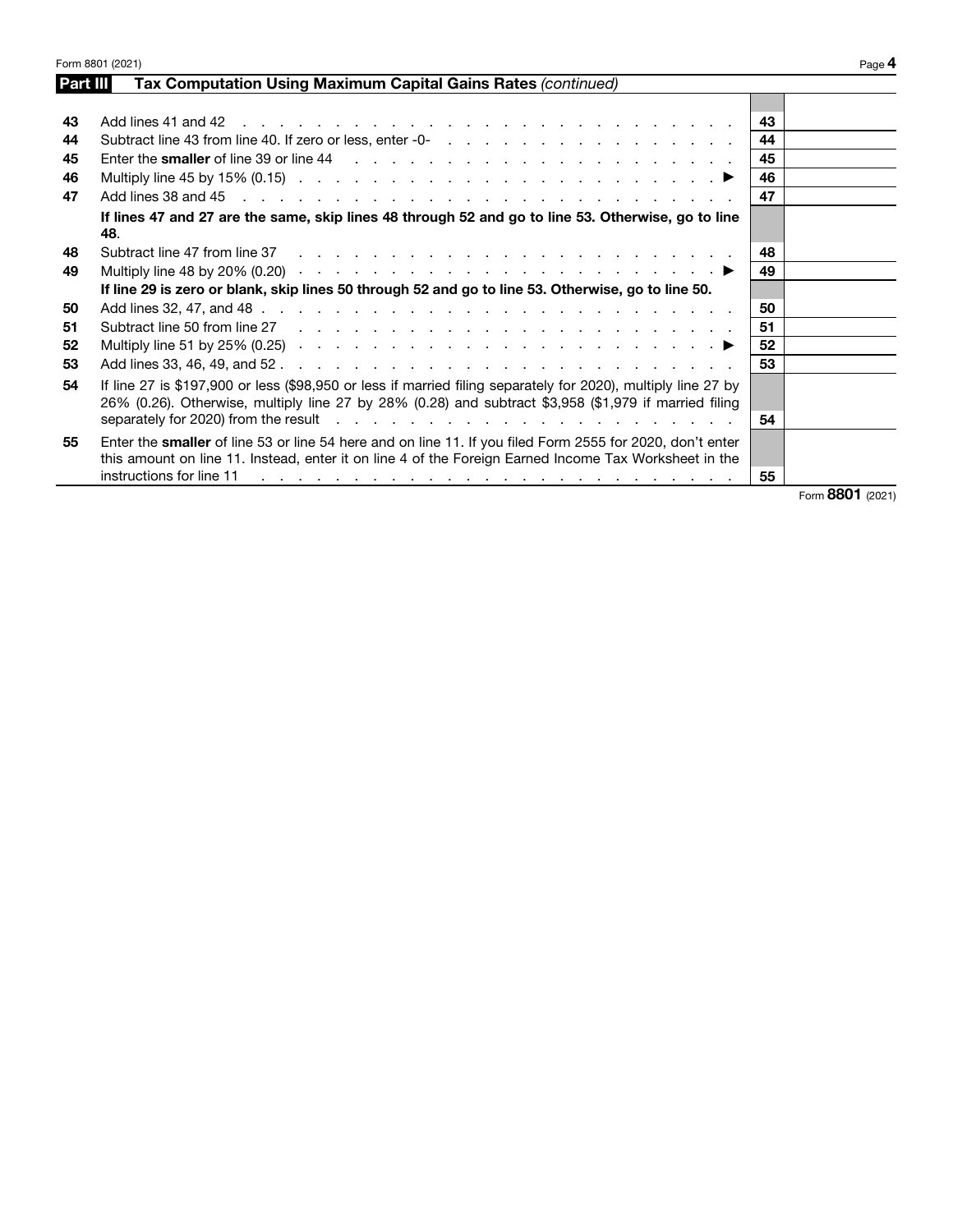# 2021 **Instructions for Form 8801**

### Credit for Prior Year Minimum Tax—Individuals, Estates, and Trusts

Section references are to the Internal Revenue Code unless otherwise noted.

# **Future Developments**

For the latest information about developments related to Form 8801 and its instructions, such as legislation enacted after they were published, go to *[IRS.gov/Form8801](https://www.irs.gov/form8801)*.

# **General Instructions**

# **Purpose of Form**

Use Form 8801 if you are an individual, estate, or trust to figure the minimum tax credit, if any, for alternative minimum tax (AMT) you incurred in prior tax years and to figure any credit carryforward to 2022.

# **Who Should File**

Complete Form 8801 if you are an individual, estate, or trust that for 2020 had:

• An AMT liability and adjustments or preferences other than exclusion items,

• A credit carryforward to 2021 (on 2020 Form 8801, line 26), or

• An unallowed qualified electric vehicle credit (see the instructions for line 20).

File Form 8801 only if line 21 is more than zero.

# **Specific Instructions**

The AMT is a separate tax that is imposed in addition to your regular tax. It is caused by two types of adjustments and preferences—deferral items and exclusion items. Deferral items (for example, depreciation) generally don't cause a permanent difference in taxable income over time. Exclusion items (for example, the standard deduction), on the other hand, do cause a permanent difference. The minimum tax credit is allowed only for the AMT caused by deferral items.

# **Part I—Net Minimum Tax on Exclusion Items**

#### **Line 1—Estates and Trusts**

These line 1 instructions are for estates and trusts only. If you are filing on behalf of an estate or trust, skip lines 1 through 3 of Form 8801. To figure the amount to enter on line 4 of Form 8801, complete Parts I and II of another 2020 Form 1041, Schedule I, as a worksheet. After completing lines 1 and 6 of Schedule I, complete the rest of Part I of Schedule I by taking into account only exclusion items (the amounts included on lines 2, 3, 4, 5, 7, and 8, and any other adjustments related to exclusion items included on line 21 of Schedule I). On line 22 of Schedule I, use the minimum tax credit net operating loss deduction (MTCNOLD). However, don't limit the MTCNOLD to 90% of the total of lines 1 through 21 of Schedule I. (See the instructions for line 3 of Form 8801 for how to figure the MTCNOLD.) In Part II of Schedule I, complete lines 33 and 34 without taking into account any basis adjustments arising from deferral items. If the amount on Schedule I, line 27, is zero or less, enter -0- on Form 8801,

line 4. Otherwise, enter on Form 8801, line 4, the amount from Schedule I, line 27, adjusted for exclusion items that were allocated to the beneficiary.

**Note.** If you complete Parts I and II of a 2020 Form 1041, Schedule I, as a worksheet to figure the amount to enter on 2021 Form 8801, line 4, **don't attach that worksheet Schedule I to your tax return**. Instead, keep it for your records.

#### **Line 2**

Enter on this line the adjustments and preferences treated as exclusion items. Exclusion items are only the following AMT adjustments and preferences: certain itemized deductions (including any investment interest expense reported on Schedule E), certain tax-exempt interest, depletion, the section 1202 exclusion, the standard deduction, and any other adjustments related to exclusion items. If you didn't file a Schedule A in 2020, include your 2020 standard deduction. Combine lines 2a, 2b, 2c, 2d, 2g, and 2h of your 2020 Form 6251. Don't include any amount from line 2j of the 2020 Form 6251. Instead, include the exclusion item amount from the Schedule(s) K-1 (Form 1041) you received for 2020. That amount is shown in box 12 with code J. If you included on line 3 of the 2020 Form 6251 any adjustments related to exclusion items, also include those adjustments in the amount you enter on line 2. Enter the total on line 2.

**Exclusion items on other lines.** If you included any exclusion item on a line not listed above, include that item in the amount you enter on line 2. For example, if depletion was included on Form 6251 as an adjustment on line 2m (passive activities) instead of on line 2d (depletion), include it as an exclusion item in the amount you enter on line 2.

#### **Line 3**

Your MTCNOLD (minimum tax credit net operating loss deduction) is the total of the minimum tax credit net operating loss (MTCNOL) carryovers and carrybacks to 2020. Your MTCNOL is figured as follows.

Your MTCNOL is the excess of the deductions allowed when computing alternative minimum taxable income (AMTI) for 2020 (excluding the MTCNOLD) over the income used to figure AMTI taking into account only exclusion items for both. Figure this excess with the modifications in section 172(d) taking into account only exclusion items. (That is, the section 172(d) modifications must be figured separately for the MTCNOL.)

For example, the limitation of nonbusiness deductions to the amount of nonbusiness income must be figured separately for the MTCNOL using only nonbusiness income and deductions but taking into account only exclusion items. However, ignore the disallowance of the deduction for personal exemptions under section 172(d)(3) because it has already been taken into account to figure AMTI attributable only to exclusion items.

To determine the amount of MTCNOL that may be carried to tax years other than 2020, apply sections 172(b)(2) and 172(d) with appropriate modifications to take into account only exclusion items.

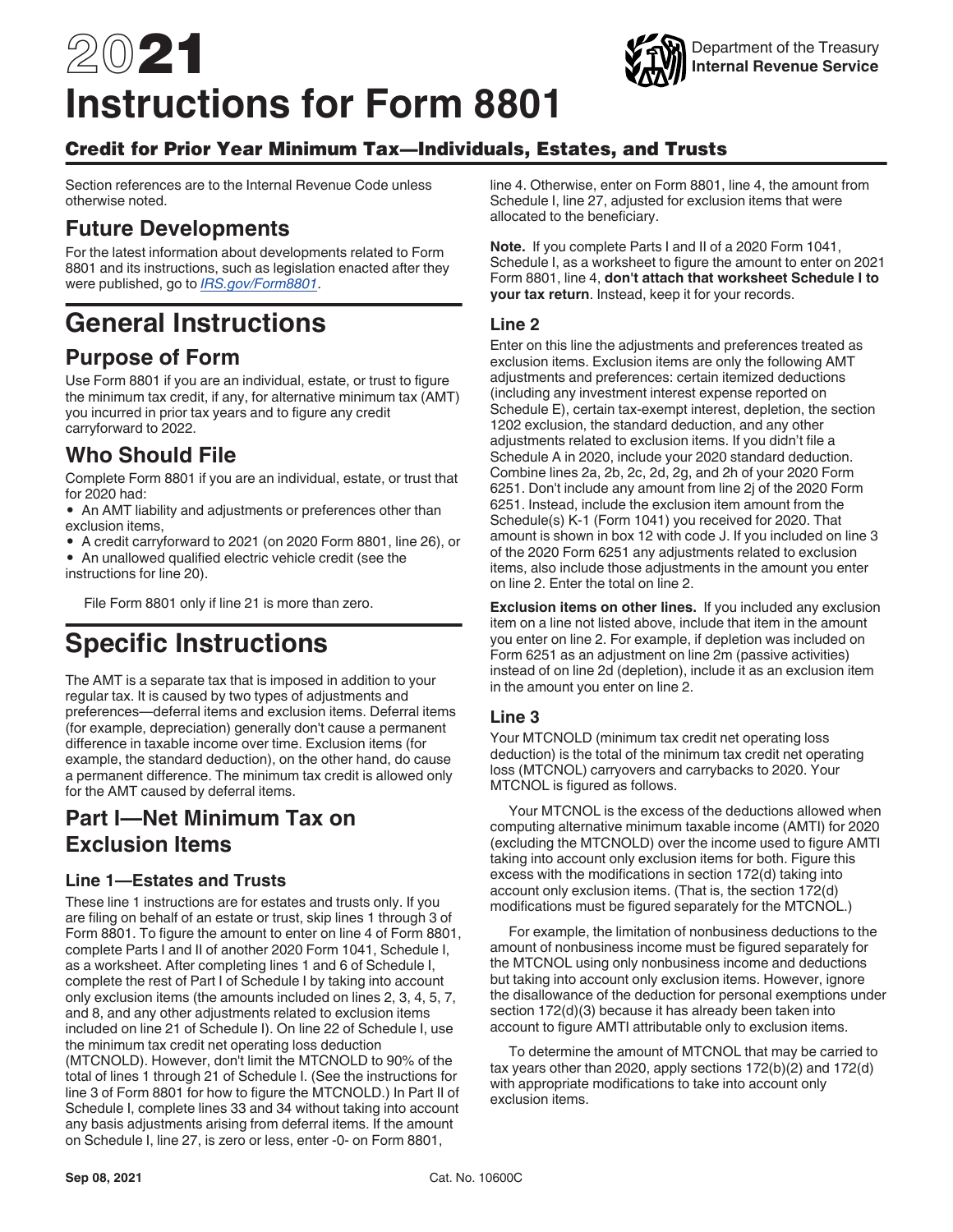#### **Line 4**

If your filing status was married filing separately for 2020 and line 4 is more than \$745,200, you must include an additional amount on line 4. If line 4 is \$972,000 or more, include an additional \$56,700 on line 4. Otherwise, include 25% of the excess of the amount on line 4 over \$745,200. For example, if the amount on line 4 is \$765,200, enter \$770,200 instead—the additional \$5,000 is 25% of \$20,000 (\$765,200 minus \$745,200).

#### **Line 10**

If you filed Form 1040-NR for 2020 and had a net gain on the disposition of U.S. real property interests, line 10 can't be less than the smaller of that net gain or line 4.

#### **Line 11**

If **for 2020** you claimed the foreign earned income exclusion, housing exclusion, or housing deduction on Form 2555, you must use the Foreign Earned Income Tax Worksheet in these instructions to figure the amount to enter on line 11.

#### **Line 12**

**Figuring the MTFTCE.** If you made an election to claim the foreign tax credit on your 2020 Form 1040, 1040-SR, or 1040-NR without filing Form 1116, your minimum tax foreign tax credit on exclusion items (MTFTCE) is the same as the foreign tax credit on your 2020 Schedule 3 (Form 1040), line 1. Enter that amount on Form 8801, line 12. Otherwise, your MTFTCE is your 2020 AMT foreign tax credit (AMTFTC) refigured using only exclusion items. Figure your MTFTCE as follows.

**Step 1.** Separate your foreign source income into categories. See the 2020 Instructions for Form 1116 for information about categories of income. Complete a separate 2020 Form 1116 for the MTFTCE for each separate category of income. Write "MTFTCE"and specify the category of income in the top margin of each 2020 Form 1116. You will use these MTFTCE Forms

1116 to figure the MTFTCE amount to enter on line 12 of Form 8801.

*Figuring high-taxed income.* When applying the separate categories of income, use the applicable AMT rate instead of the regular tax rate to determine if any income is "high-taxed."

**Step 2.** Complete Part I of each MTFTCE Form 1116 using only taxable income and exclusion items that are attributable to sources outside the United States. See *Foreign source qualified dividends and capital gains (losses)* below for possible adjustments.

**Simplified limitation election.** If you figured your 2020 AMTFTC using the simplified limitation election, skip Part I and go to Step 3, *Simplified limitation election*.

**Foreign source qualified dividends and capital gains (losses).** If you had any 2020 foreign source qualified dividends or foreign source capital gains (including any foreign source capital gain distributions) or losses, use the following instructions to determine whether you must make adjustments to those amounts before you include the amounts on line 1a or line 5 of the MTFTCE Form 1116.

*Foreign qualified dividends.* You must adjust your foreign source qualified dividends before you include those amounts on line 1a of the MTFTCE Form 1116 if:

- Line 53 of Form 8801 is smaller than line 54, and
- Line 32 of Form 8801 is greater than zero.

But you don't need to make any adjustments if:

• You qualified for the adjustment exception under *Qualified Dividends and Capital Gain Tax Worksheet* (*Individuals*), *Qualified Dividends Tax Worksheet* (*Estates and Trusts*), or *Adjustments to foreign qualified dividends* under *Schedule D Filers*, whichever applies, in the Instructions for Form 1116 when you completed your regular tax Form 1116 (or you would've qualified for that adjustment exception if you had completed a regular tax Form 1116) for 2020; and

• Line 32 of Form 8801 isn't more than \$197,900 (\$98,950 if married filing separately for 2020).

| Foreign Earned Income Tax Worksheet-Line 11                                                                                                                                                                                                                                                                                                                                                                                                                                                                                                                                                                                                                                                                                                                                                                                                                                           | <b>Keep for Your Records</b> |
|---------------------------------------------------------------------------------------------------------------------------------------------------------------------------------------------------------------------------------------------------------------------------------------------------------------------------------------------------------------------------------------------------------------------------------------------------------------------------------------------------------------------------------------------------------------------------------------------------------------------------------------------------------------------------------------------------------------------------------------------------------------------------------------------------------------------------------------------------------------------------------------|------------------------------|
| <b>Before you begin:</b> $\sqrt{ }$ If Form 8801, line 10, is zero, don't complete this worksheet.                                                                                                                                                                                                                                                                                                                                                                                                                                                                                                                                                                                                                                                                                                                                                                                    |                              |
|                                                                                                                                                                                                                                                                                                                                                                                                                                                                                                                                                                                                                                                                                                                                                                                                                                                                                       |                              |
| 2a. Enter the amount from your (and your spouse's if filing jointly) 2020 Form 2555, lines 45                                                                                                                                                                                                                                                                                                                                                                                                                                                                                                                                                                                                                                                                                                                                                                                         |                              |
| b. Enter the total amount of any itemized deductions or exclusion items you couldn't claim                                                                                                                                                                                                                                                                                                                                                                                                                                                                                                                                                                                                                                                                                                                                                                                            |                              |
|                                                                                                                                                                                                                                                                                                                                                                                                                                                                                                                                                                                                                                                                                                                                                                                                                                                                                       |                              |
|                                                                                                                                                                                                                                                                                                                                                                                                                                                                                                                                                                                                                                                                                                                                                                                                                                                                                       | 3.                           |
| 4. Tax on the amount on line 3.<br>• If for 2020 you reported capital gain distributions directly on Form 1040 or 1040-SR,<br>line 7; or you reported qualified dividends on Form 1040 or 1040-SR, line 3a; or you had a<br>gain on both lines 15 and 16 of Schedule D (Form 1040), enter the amount from line 3 of<br>this worksheet on Form 8801, line 27. Complete the rest of Part III of Form 8801.<br>However, before completing Part III, see <i>Form 2555</i> , later, to see if you must complete<br>Part III with certain modifications. Then enter the amount from Form 8801, line 55, here.<br>• All others: If line 3 is \$197,900 or less (\$98,950 or less if married filing separately for<br>2020), multiply line 3 by 26% (0.26). Otherwise, multiply line 3 by 28% (0.28) and subtract<br>\$3,958 (\$1,979 if married filing separately for 2020) from the result. | 4.                           |
| 5. Tax on the amount on line 2c. If line 2c is \$197,900 or less (\$98,950 or less if married filing<br>separately for 2020), multiply line 2c by 26% (0.26). Otherwise, multiply line 2c by 28% (0.28) and<br>subtract \$3,958 (\$1,979 if married filing separately for 2020) from the result                                                                                                                                                                                                                                                                                                                                                                                                                                                                                                                                                                                       |                              |
| 6. Subtract line 5 from line 4. Enter the result here and on Form 8801, line 11                                                                                                                                                                                                                                                                                                                                                                                                                                                                                                                                                                                                                                                                                                                                                                                                       | 6.                           |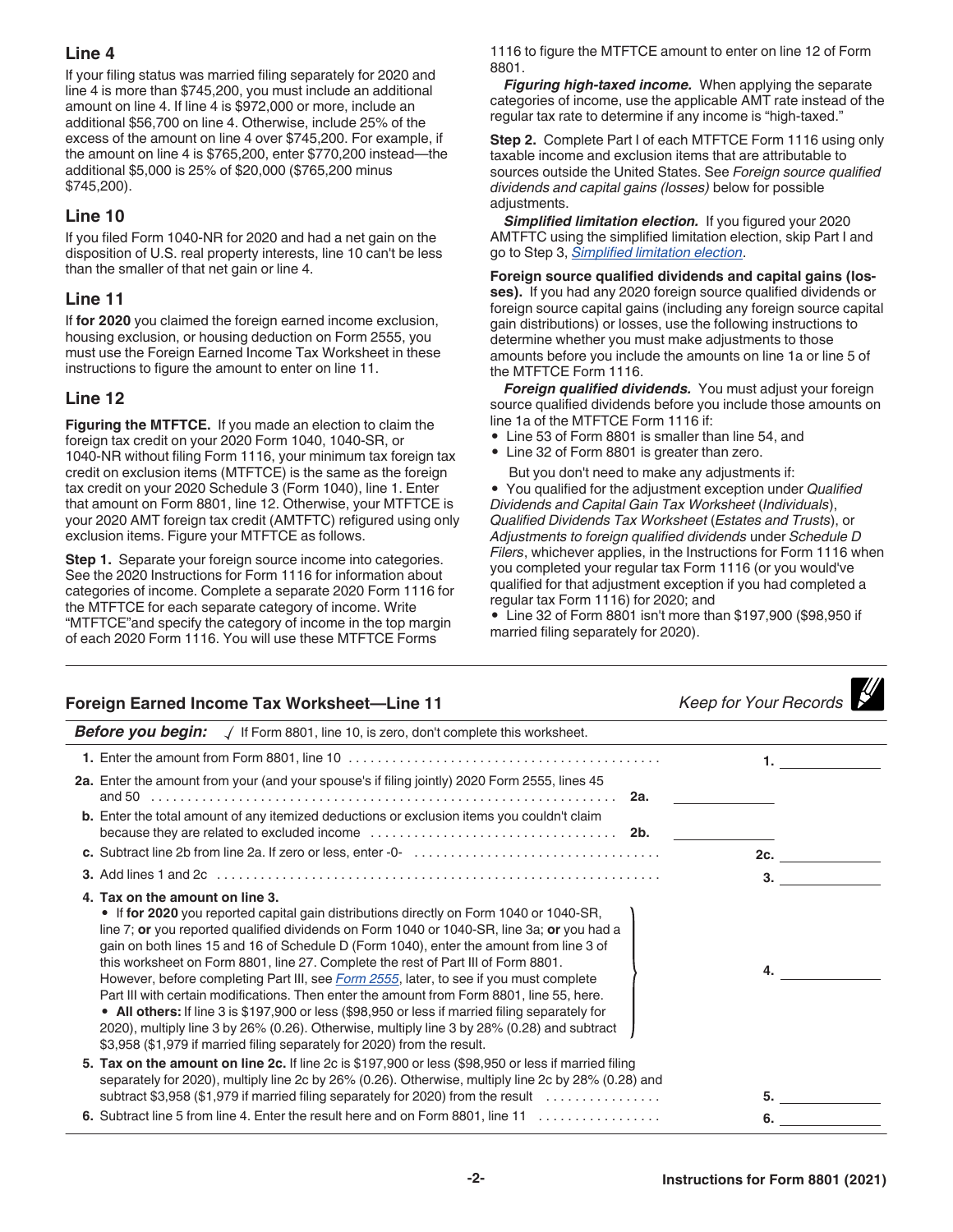To adjust your foreign source qualified dividends, multiply your foreign source qualified dividends in each separate category by 0.5357 (instead of 0.4054) if the foreign source qualified dividends are taxed at a rate of 15%, and by 0.7143 (instead of 0.5405) if they are taxed at a rate of 20%. Include the results on line 1a of the applicable MTFTCE Form 1116.

You adjust your foreign source qualified dividends taxed at a rate of 0% by **not** including them on line 1a of MTFTCE Form 1116.

For individuals, the amounts taxed at the 0% rate are on line 9 of the Qualified Dividends and Capital Gain Tax Worksheet in the 2020 Form 1040 and 1040-SR instructions or line 22 of the Schedule D Tax Worksheet in the 2020 Schedule D (Form 1040) instructions.

For estates and trusts, the amounts taxed at the 0% tax rate are found on line 19 of the Schedule D Tax Worksheet in the 2020 Schedule D (Form 1041) instructions, or line 8 of the Qualified Dividends Tax Worksheet in the 2020 Form 1041 instructions, whichever applies.



*Don't adjust the amount of any foreign source qualified dividend you elected to include on line 4g of Form 4952.*

*Individuals with capital gain distributions only.* If you had no 2020 capital gains or losses other than capital gain distributions from box 2a of Form(s) 1099-DIV or substitute statement(s), you must adjust your foreign source capital gain distributions before you include those amounts on line 1a of the MTFTCE Form 1116 if you are required to adjust your foreign source qualified dividends under the rules just described or you would be required to adjust your foreign source qualified dividends if you had any.

To adjust your foreign source capital gain distributions, multiply your foreign source capital gain distributions in each separate category by 0.5357 (instead of 0.4054) if the foreign source capital gain distributions are taxed at a rate of 15%, and by 0.7143 (instead of 0.5405) if they are taxed at a rate of 20%. Include the results on line 1a of the applicable MTFTCE Form 1116.

You adjust your foreign source capital gain distributions taxed at a rate of 0% by **not** including them on line 1a of MTFTCE Form 1116.

For individuals, the amounts taxed at the 0% rate are on line 9 of the Qualified Dividends and Capital Gain Tax Worksheet in the 2020 Form 1040 and 1040-SR instructions or line 22 of the Schedule D Tax Worksheet in the 2020 Schedule D (Form 1040) instructions.

For estates and trusts, the amounts taxed at the 0% tax rate are found on line 19 of the Schedule D Tax Worksheet in the 2020 Schedule D (Form 1041) instructions, or line 8 of the Qualified Dividends Tax Worksheet in the 2020 Form 1041 instructions, whichever applies.



*Don't adjust the amount of any foreign source capital gain distribution you elected to include on line 4g of Form 4952.* **CAUTION**

*Other capital gains or losses.* Use Worksheet A in the instructions for the 2020 Form 1116 to determine the adjustments you must make to your foreign source capital gains or losses if you have foreign source capital gains or losses in no more than two separate categories and any of the following apply.

• You weren't required to make adjustments to your foreign source qualified dividends under the rules described earlier (or you wouldn't have been required to make those adjustments if you had foreign source qualified dividends).

• Line 15 or 16 of your 2020 Schedule D (Form 1040) (column (2) of line 18a or 19 of Schedule D (Form 1041)) is zero or a loss.

• You figured your 2020 tax using the Qualified Dividends and Capital Gain Tax Worksheet in the Form 1040 and 1040-SR instructions and (a) line 3 of that worksheet is zero or less, (b) line 5 of that worksheet is zero, or (c) line 23 of that worksheet is equal to or greater than line 24.

• You figured your 2020 tax using the Schedule D Tax Worksheet in the Schedule D (Form 1040) instructions and (a) line 18 of that worksheet is zero, (b) line 9 of that worksheet is zero or less, or (c) line 45 of that worksheet is equal to or greater than line 46.

• You figured your 2020 tax using Schedule D (Form 1041) and (a) line 27 of Schedule D is zero, (b) line 22 of Schedule D minus the amount on line 4e of Form 4952 that you elected to include on line 4g of Form 4952 is zero or less, or (c) line 43 of Schedule D is equal to or greater than line 44.

• You figured your 2020 tax using the Schedule D Tax Worksheet in the Schedule D (Form 1041) instructions and (a) line 17a of that worksheet is zero, (b) line 9 of that worksheet is zero or less, or (c) line 42 of that worksheet is equal to or greater than line 43.

Use Worksheet B in the 2020 Form 1116 instructions if you:

• Can't use Worksheet A,

• Had 2020 foreign source capital gains and losses in no more than two separate categories,

• Didn't have any item of unrecaptured section 1250 gain or 28% rate gain or loss, and

• Didn't have any capital gains taxed at a rate of 0% or 20%. *Instructions for Worksheets A and B.* When you complete Worksheet A or Worksheet B, don't use any foreign source capital gains you elected to include on line 4g of Form 4952. Use 0.5357 instead of 0.4054 to complete lines 11, 13, and 15 of Worksheet B and to complete lines 8, 11, and 17 of the Line 15 Worksheet for Worksheet B.

If you don't qualify to use Worksheet A or Worksheet B, use the instructions for *Capital Gains and Losses* in Pub. 514, Foreign Tax Credit for Individuals, to determine the adjustments you make. Also see the 2020 Instructions for Form 6251 for information on rate substitutions that would apply when determining those adjustments.

**Step 3.** Complete lines 9 through 17 of the MTFTCE Form 1116. For line 9, use the same amount you entered on that line for 2020 for the regular tax. Use your MTFTCE carryover, if any, on line 10.

**Simplified limitation election.** If you figured your 2020 AMTFTC using the simplified limitation election, complete lines 9 through 14 of the MTFTCE Form 1116. For line 9, use the same amount you entered on that line for 2020 for the regular tax. Use your MTFTCE carryover, if any, on line 10. Enter on line 17 the same amount you entered on that line for the 2020 AMT Form 1116.

**Step 4.** Enter the amount from Form 8801, line 4, on line 18 of the MTFTCE Form 1116 and go to *Step 5* unless you must complete an MTFTCE Worksheet for Line 18. In most cases, you must complete an MTFTCE Worksheet for Line 18 if you completed Part III of Form 8801 and:

- Line 53 of Form 8801 is smaller than line 54, and
- Line 32 of Form 8801 is greater than zero.

But even if you meet the requirements above, you don't need to complete an MTFTCE Worksheet for Line 18 if:

• You qualified for the adjustment exception under *Qualified Dividends and Capital Gain Tax Worksheet* (*Individuals*), *Qualified Dividends Tax Worksheet* (*Estates and Trusts*), or *Adjustments to foreign qualified dividends* under *Schedule D Filers*, whichever applies, in the Instructions for Form 1116 when you completed your regular tax Form 1116 (or you would've qualified for that adjustment exception if you had completed a regular tax Form 1116) for 2020; and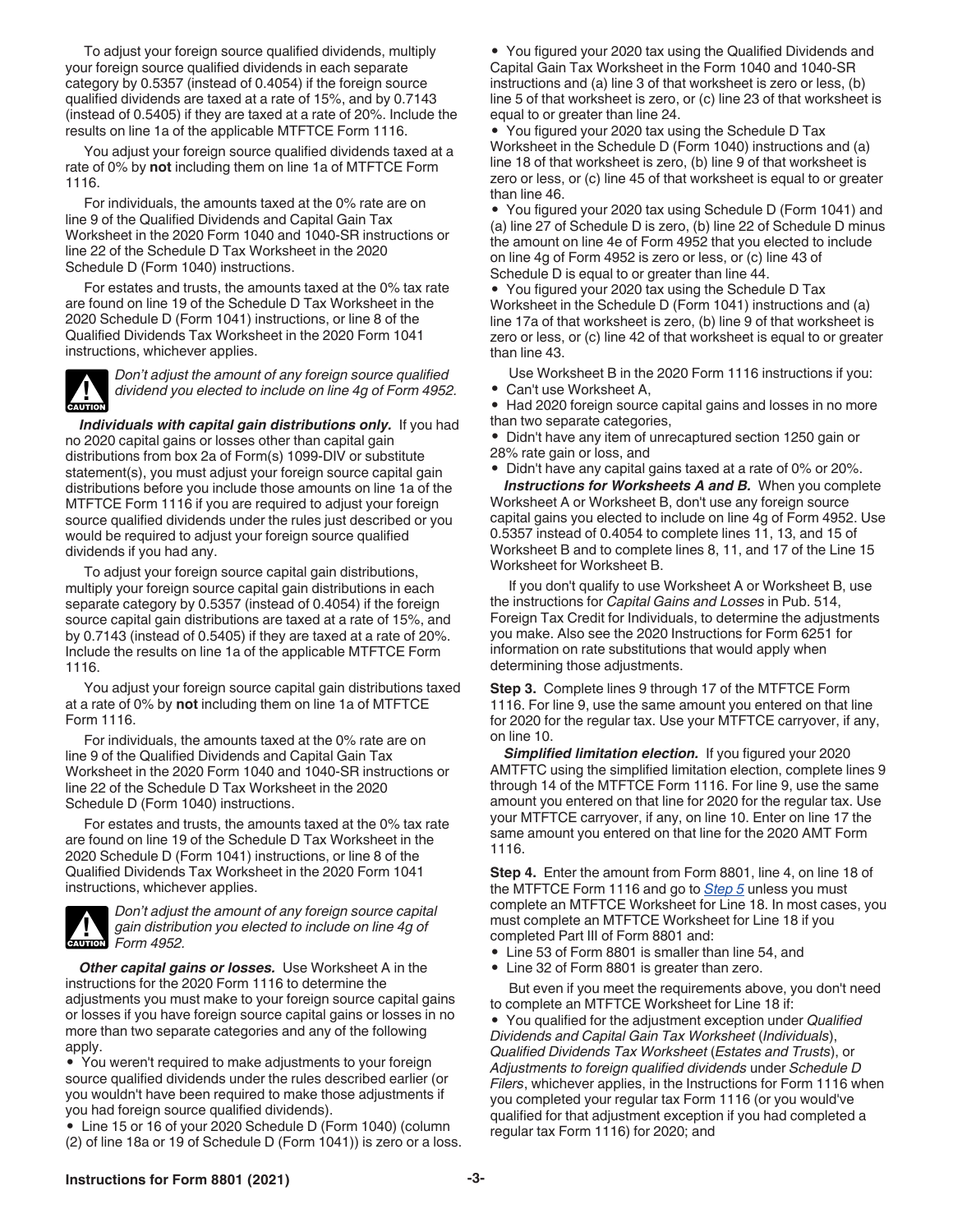• Line 32 of Form 8801 isn't more than \$197,900 (\$98,950 if married filing separately for 2020).

*Instructions for MTFTCE Worksheet for Line 18.* If you must complete an MTFTCE Worksheet for Line 18 for your MTFTCE Form 1116, you will use the Worksheet for Line 18 in the Instructions for Form 1116 and do the following.

1. Enter the amount from Form 8801, line 4, on line 1 of the worksheet.

2. Skip lines 2 and 3 of the worksheet.

3. Enter the amount from Form 8801, line 51, on line 4 of the worksheet.

4. Multiply line 4 of the worksheet by 0.1071 (instead of 0.3243). Enter the result on line 5 of the worksheet.

5. Enter the amount from Form 8801, line 48, on line 6 of the worksheet.

6. Multiply line 6 of the worksheet by 0.2857 (instead of 0.4595). Enter the result on line 7 of the worksheet.

7. Enter the amount from Form 8801, line 45, on line 8 of the worksheet.

8. Multiply line 8 of the worksheet by 0.4643 (instead of 0.5946). Enter the result on line 9 of the worksheet.

9. Enter the amount from Form 8801, line 38, on line 10 of the worksheet.

10. Complete lines 11 and 12 of the worksheet as instructed on the worksheet.

11. Enter the amount from your MTFTCE Worksheet for Line 18 on your MTFTCE Form 1116, line 18.

**Step 5.** Enter the amount from Form 8801, line 11, on the MTFTCE Form 1116, line 20. Complete lines 19 through 24 of the MTFTCE Form 1116.

**Step 6.** Complete Part IV of the first MTFTCE Form 1116 only.

Enter the amount from that MTFTCE Form 1116, line 35, on Form 8801, line 12.

**Note.** Keep all Forms 1116 you used to figure your MTFTCE, but **don't attach them to your tax return**.

If line 14 of the MTFTCE Form 1116 is greater than line 21 of the MTFTCE Form 1116, keep a record of the difference. This amount is carried forward and used to figure your MTFTCE next year.

# **Part II—Minimum Tax Credit and Carryforward to 2022**

#### **Line 20**

Enter any qualified electric vehicle credit not allowed for 2020 solely because of the limitation under section 30(b)(3)(B) (as in effect prior to the amendment of section 30 by Public Law 111-5, the American Recovery and Reinvestment Tax Act of 2009).

#### **Line 21**

If line 21 is zero or less, you don't have a minimum tax credit or a credit carryforward. Don't complete the rest of this form and don't file it.

#### **Line 22**

Follow the instructions below and refer to your 2021 income tax return to figure the amount to enter on line 22.

**Form 1040, 1040-SR, or 1040-NR.** Add the amounts from Form 1040, 1040-SR, or 1040-NR, line 16 and Schedule 2 (Form 1040), line 2. Subtract from the result the total of any credits from Form 1040, 1040-SR, or 1040-NR, line 19 and Schedule 3 (Form 1040), lines 1 through 6z (not including any credit for prior year minimum tax on line 6b or any credit claimed on Form 8912, Credit to Holders of Tax Credit Bonds, on line 6k). Enter the result. If the result is zero or less, enter -0-.

**Form 1041, Schedule G.** Add the credits on lines 2a and 2b, plus any write-in credits on line 2e. Subtract the result from the total of lines 1a and 1b, plus any Form 8978 amount included on line 1d. Enter the result. If the result is zero or less, enter -0-.

# **Part III—Tax Computation Using Maximum Capital Gains Rates**

If your 2020 taxable income was zero or less, enter -0- on Form 8801, line 35. You must also take one of the following actions, whichever applies to you, before completing lines 28, 29, and 30 of Part III.

• Complete lines 2 through 4 of the Qualified Dividends and Capital Gain Tax Worksheet in the 2020 Instructions for Forms 1040 and 1040-SR.

• Complete lines 2 through 13 of the Schedule D Tax Worksheet in the 2020 Instructions for Schedule D (Form 1040) or the 2020 Instructions for Schedule D (Form 1041), whichever applies.

• Complete lines 2 through 4 of the Qualified Dividends Tax Worksheet in the 2020 Instructions for Form 1041.

• Complete lines 22 through 26 of the 2020 Schedule D (Form 1041).

To determine which worksheet or form above applies to you, see the 2020 Instructions for Forms 1040 and 1040-SR, line 16; Form 1040-NR, line 16; or Form 1041, Schedule G, line 1a.

#### **Lines 28, 29, and 30**

Follow the instructions below to figure the amounts to enter on lines 28, 29, and 30 if, **for 2020**:

1. You filed Form 1041 and didn't use the Schedule D Tax Worksheet or Part V of Schedule D (Form 1041) to figure your tax, or

2. You filed Form 2555 and have an AMT capital gain excess (defined later).

Otherwise, complete lines 28, 29, and 30 following the instructions for those lines on the form.

**Estates and trusts.** If (1) above applies, enter the amount from line 4 of the Qualified Dividends Tax Worksheet in the 2020 Form 1041 instructions on Form 8801, lines 28 and 30; skip Form 8801, line 29; and enter on Form 8801, lines 35 and 42, the amount from line 5 of that worksheet.

**Form 2555.** If (2) above applies, and you filed Form 2555 for 2020 **and** you have an AMT capital gain excess, you must complete Part III of Form 8801 with certain modifications. To see if you have an AMT capital gain excess, subtract Form 8801, line 10, from line 4 of your 2020 Qualified Dividends and Capital Gain Tax Worksheet or line 10 of your 2020 Schedule D Tax Worksheet, whichever applies. If the result is more than zero, that amount is your AMT capital gain excess.

If you have an AMT capital gain excess, figure the amounts to enter on lines 28, 29, and 30 of Form 8801 using the following modifications (only for purposes of Part III of Form 8801).

1. Reduce the amount on line 3 of your 2020 Qualified Dividends and Capital Gain Tax Worksheet or line 9 of your 2020 Schedule D Tax Worksheet (but not below zero) by your AMT capital gain excess.

2. Reduce the amount on line 2 of your 2020 Qualified Dividends and Capital Gain Tax Worksheet or line 6 of your 2020 Schedule D Tax Worksheet (but not below zero) by any of your AMT capital gain excess not used in (1).